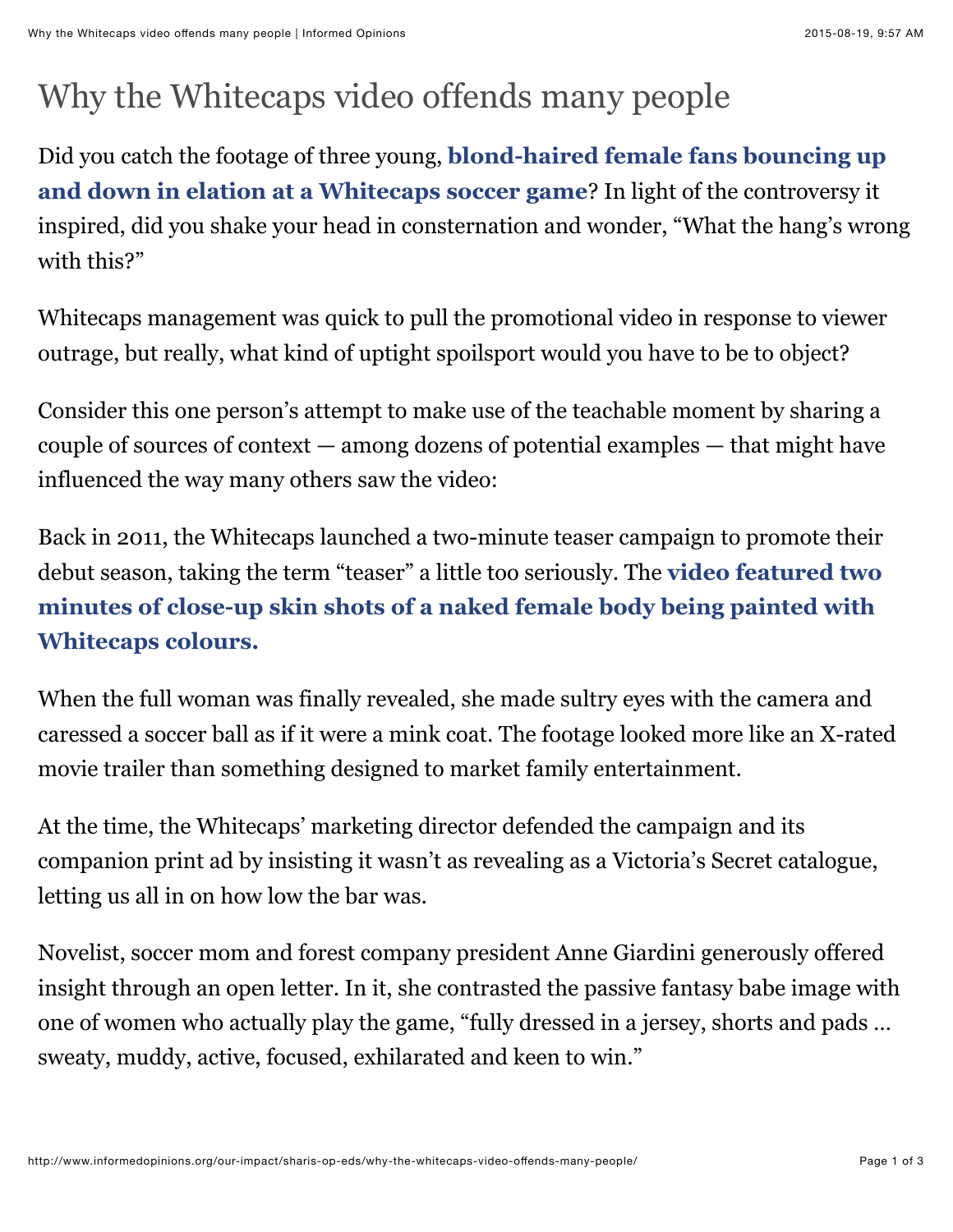The Whitecaps marketing folks may have forgotten this lesson, or perhaps they didn't understand it well enough to appreciate that merely toning down the degree to which they used women's bodies to sell their sport wouldn't be sufficient.

(You can imagine their hand-wringing now: "But we used actual fans! Wearing clothes!")

The problem is that years of cultural shorthand have reinforced the blond sex object stereotype they cynically drew on last time, to ensure that this year's bouncing body parts, helpfully highlighted by the slow-motion effect, seemed like slightly less suggestive more-of-the-same.

Of course, it's not the Whitecaps' fault that over many decades, retrograde brewing companies have made "beer ad" synonymous with "tasteless objectification."

Nor is the soccer team to blame for the fact that sports bars festooned with TSN screens all seem to dress their female servers in oversized head bands doubling as skirts, barely up to the task of covering their butts.

The problem is that this constant bombardment of "woman as titillating decoration" has exhausted the patience of lots of women — and many of the men who love and respect us.

We see women as whole human beings with brains and hearts, who should be valued not simply for how we look but for what we do, including bear children and compete in sports. (Speaking of which, we also deeply resent the fundamental unfairness of a system that allocates the vast majority of funding and resources to athletes who happen to boast a Y chromosome.)

Finally, and not insignificantly, we see the link between treating a woman's body like an object in advertising, and looking the other way when one is dragged unconscious out of an elevator. We understand that the NFL's initial willingness to forgive Ray Rice's assault of his fiancée, Janay, was a natural extension of the attitudes — perhaps equally unconscious — underlying sexist marketing.